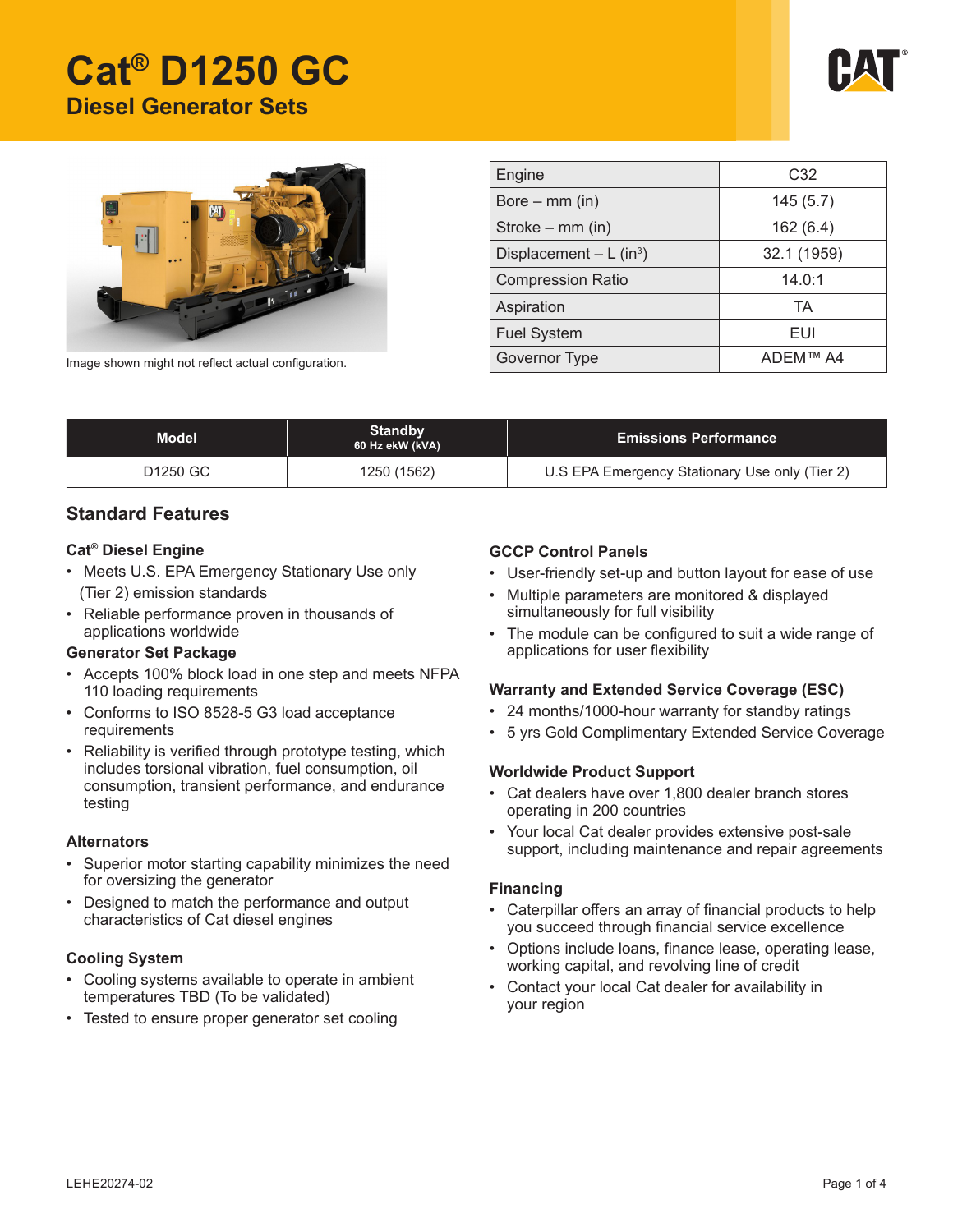## **D1250 GC Diesel Generator Sets Electric Power**

## **Standard and Optional Equipment**

#### **Engine**

*Air Cleaner* □ Single element □ Dual element *Starting*  $\square$  Standard batteries □ Oversized batteries □ Dual Electric Starters □ Jacket water heater *Engine Attachments* 6" Exhaust Flexible Fittings □ 6" Exhaust Flange Kits **□ Radiator Duct Flange** 

#### **Alternator**

*Output voltage* 480V  $\square$  600V *Temperature Rise (over 40°C ambient)* □ 125°C  $\Box$  105°C *Winding type* **□ Random wound** *Excitation*  $\Box$  Internal excitation (IE) Permanent magnet (PM) *Attachments* Anti-condensation heater

#### **Power Termination**

*Type* □ Circuit breaker (Primary)  $\Box$  1200A  $\Box$  1600A  $\Box$  2000A □ Circuit breaker (Auxiliary)  $\Box$  250A  $\Box$  400A 3-pole □ Manually operated *Trip Unit* **Q LSI Q LSIG-P** 

#### **Factory Enclosure**

□ Sound attenuated □ Weatherproof *Attachments* □ DC lighting package

## **Fuel Tank**

 $\Box$  Intergrated 2100 gal (7950 L)  $\Box$  Sub base 3000 gal (11356 L) □ Sub base 4200 gal (15876 L)

## **Control System**

*Controller*  $CCF 1.2$ 

#### *Attachments*

- □ Remote annunciator module
- □ Expansion I/O module
- □ 100A Load Center
- □ 20A GFCI AC Receptacle
- □ Ground Fault Indication
- Audible Alarm

## **Charging**

 $\Box$  Battery charger – 10A (Installed)  $\Box$  Battery charger - 20A (Shipped loose)

## **Cat Connect**

*Connectivity*

□ Ethernet

□ Cellular

## **Extended Service Options**

*Terms*

- □ 3 year
- $\Box$  4 year
- $\Box$  5 year
- *Coverage*
- **□** Silver
- □ Gold

## **Certifications**

 UL 2200 Listed cUL CSA 22.2 No. 100-14

□ IBC seismic certification

Note: Some options may not be available on all models. Certifications may not be available with all model configurations. Consult factory for availability.

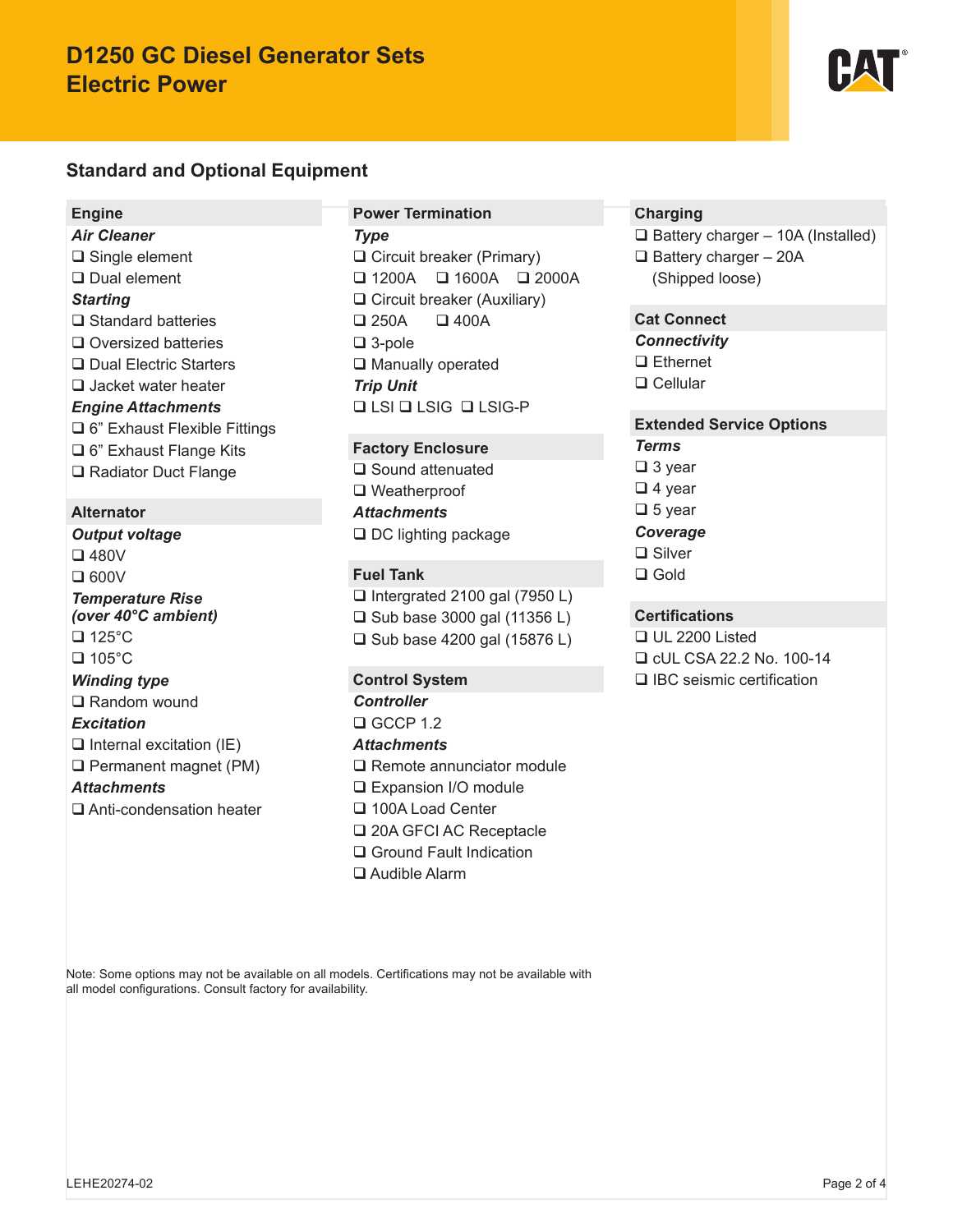## **D1250 GC Diesel Generator Sets Electric Power**



## **Package Performance – D1250 GC**

| Performance                                                       | <b>Standby</b>   |           |  |
|-------------------------------------------------------------------|------------------|-----------|--|
| Frequency                                                         | 60 Hz            |           |  |
| Gen set power rating with fan                                     | 1250 ekW         |           |  |
| Gen set power rating with fan @ 0.8 power factor                  | 1562.5 kVA       |           |  |
| Fueling strategy                                                  | EPA ESE (Tier 2) |           |  |
| Performance number                                                | EM2324           |           |  |
| <b>Fuel Consumption</b>                                           |                  |           |  |
| 100% load with fan - L/hr (gal/hr)                                | 330.9            | (87.4)    |  |
| 75% load with fan - L/hr (gal/hr)                                 | 268.9            | (71.0)    |  |
| 50% load with fan - L/hr (gal/hr)                                 | 181.1            | (47.8)    |  |
| 25% load with fan - L/hr (gal/hr)                                 | 102.1            | (27.0)    |  |
| <b>Cooling System</b>                                             |                  |           |  |
| Radiator air flow restriction (system) - kPa (in. water)          | 0.12             | (0.48)    |  |
| Radiator air flow $-$ m <sup>3</sup> /min (cfm)                   | 1109             | (39164)   |  |
| Engine coolant capacity $-L$ (gal)                                | 55               | (14.5)    |  |
| Radiator coolant capacity - L (gal)                               | 61               | (16.1)    |  |
| Total coolant capacity - L (gal)                                  | 116              | (30.6)    |  |
| <b>Inlet Air</b>                                                  |                  |           |  |
| 118.0                                                             | (4168.3)         | (3094.1)  |  |
| <b>Exhaust System</b>                                             |                  |           |  |
| Exhaust stack gas temperature $-$ °C ( $\degree$ F)               | 430.3            | (806.6)   |  |
| Exhaust gas flow rate – $m^3/m$ in (cfm)                          | 283.4            | (10005.8) |  |
| Exhaust system backpressure (maximum allowable) - kPa (in. water) | 6.7              | (27.0)    |  |
| <b>Heat Rejection</b>                                             |                  |           |  |
| Heat rejection to jacket water - kW (Btu/min)                     | 403              | (22908)   |  |
| Heat rejection to exhaust (total) - kW (Btu/min)                  | 1097             | (62361)   |  |
| Heat rejection to aftercooler - kW (Btu/min)                      | 452              | (25715)   |  |
| Heat rejection to atmosphere from engine - kW (Btu/min)           | 222              | (12620)   |  |
| Heat rejection from alternator - kW (Btu/min)                     | 58.9             | (3350)    |  |
| Emissions* (Nominal)                                              |                  |           |  |
| NOx mg/Nm <sup>3</sup> (g/hp-h)                                   | 2416.9           | (5.13)    |  |
| CO mg/Nm <sup>3</sup> (g/hp-h)                                    | 53.0             | (0.11)    |  |
| HC mg/Nm <sup>3</sup> (g/hp-h)                                    | 21.6             | (0.05)    |  |
| PM mg/Nm <sup>3</sup> (g/hp-h)                                    | 5.1              | (0.01)    |  |
| Emissions* (Potential Site Variation)                             |                  |           |  |
| NOx mg/Nm <sup>3</sup> (g/hp-h)                                   | 2924.5           | (6.20)    |  |
| CO mg/Nm <sup>3</sup> (g/hp-h)                                    | 99.1             | (0.21)    |  |
| HC mg/Nm <sup>3</sup> (g/hp-h)                                    | 40.8             | (0.10)    |  |
| PM mg/Nm <sup>3</sup> (g/hp-h)                                    | 10.0             | (0.02)    |  |

\**mg/Nm3 levels are corrected to 5% O2. Contact your local Cat dealer for further information.*